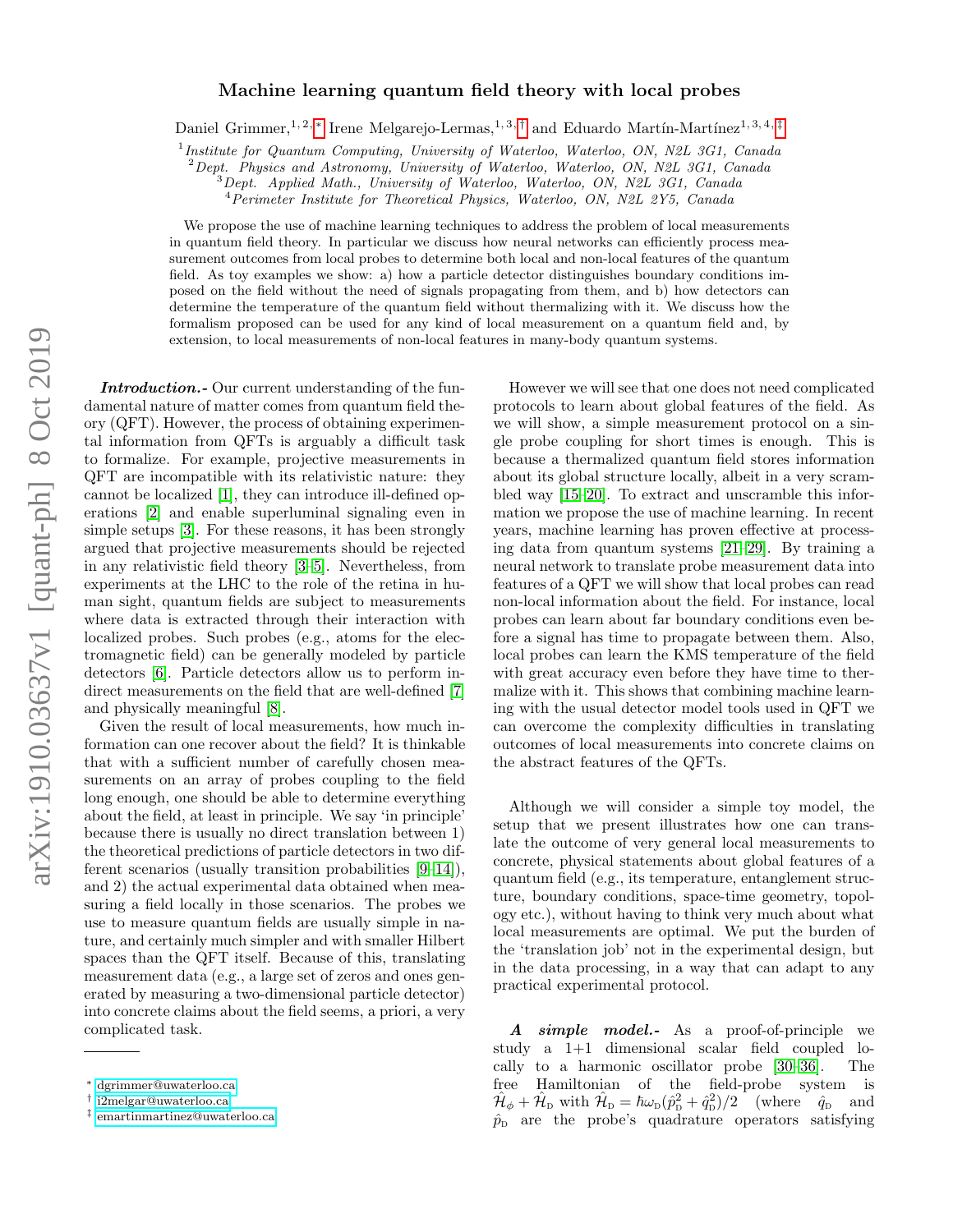$$
[\hat{q}_{\text{D}}, \hat{p}_{\text{D}}] = i\hbar \mathbb{1}), \text{ and}
$$

$$
\hat{\mathcal{H}}_{\phi} = \frac{1}{2} \int_{-\infty}^{\infty} dx \ c^2 \hat{\pi}(x)^2 + (\partial_x \hat{\phi}(x))^2 + \frac{m^2 c^2}{\hbar^2} \hat{\phi}(x)^2, \tag{1}
$$

where  $x := (t, x)$  and where  $\phi(x)$  and  $\hat{\pi}(x)$  are the field observables satisfying the cannonical commutation relations  $[\phi(t, x), \hat{\pi}(t, y)] = i\hbar\delta(x - y)1$ . The probe couples locally to the field via an interaction Hamiltonian

$$
\hat{\mathcal{H}}_{\text{INT}} = \lambda \,\chi(t) \int_{-\infty}^{\infty} dx \, F(x) \, \hat{q}_{\text{D}} \otimes \hat{\phi}(\mathsf{x}). \tag{2}
$$

 $\chi(t)$  is a switching function and  $F(x)$  is the probe's smearing function (with units inverse length). From [\(2\)](#page-1-0) we can read that the probe only 'sees' the field in the support of  $F(x)$ . This coupling is motivated by the Unruh-DeWitt model [\[37,](#page-8-3) [38\]](#page-8-4), which captures all the fundamental features of the light-matter interaction [\[6,](#page-7-4) [39\]](#page-8-5).

Although it is not necessary for our methods to work, we consider a UV-cutoff by discretizing space in a standard way [\[40,](#page-8-6) [41\]](#page-8-7) . This UV-cutoff is motivated by the lengthscale of the probe's smearing function: If the support of  $F(x)$  has a lengthscale  $\sigma$ , the probe does not couple to field modes with wavenumber  $|k| \gg \sigma^{-1}$ . The coupling to these modes is suppressed in the interaction Hamiltonian as the tails of the Fourier transform of  $F(x)$  [\[42\]](#page-8-8) (for the interested reader we provide some discussion in the appendix [A\)](#page-4-0). In particular, we take the probe to have a Gaussian smearing with standard deviation  $\sigma$ . This motivates the choice of cutoff  $|k| \leq K := 7/\sigma$ . Doing this yields the following field and interaction Hamiltonians,

$$
\hat{\mathcal{H}}_{\phi}^{\text{UV}} = \sum_{n} \frac{mc^2}{2} \left( \hat{p}_n^2 + \hat{q}_n^2 \right) + \frac{\hbar^2}{2ma^2} (\hat{q}_{n+1} - \hat{q}_n)^2, \quad (3)
$$

$$
\hat{\mathcal{H}}^{\text{UV}}_{\text{INT}} = \lambda_0 \,\chi(t) \sum_n a \, F(x_n) \, \hat{q}_D \otimes \hat{q}_n,\tag{4}
$$

where  $a = \pi/K$  is the spacing of the lattice  $x_n \coloneqq (t, n a)$ and we have defined dimensionless field operators  $\hat{q}_n \coloneqq \sqrt{am/\hbar^2} \,\hat{\phi}(\mathsf{x}_n)$  and  $\hat{p}_n \coloneqq \sqrt{a/m} \,\hat{\pi}(\mathsf{x}_n)$  which sat $q_n \coloneqq \sqrt{a_n} \eta_n \coloneqq \sqrt{a_1} \eta_n \left( \frac{\mathbf{x}_n}{\mathbf{x}_n} \right)$  which satisfy  $[\hat{q}_i, \hat{p}_j] = \mathbf{i} \delta_{ij} \mathbf{1}$ .  $\lambda_0 = \lambda \hbar / \sqrt{a_m}$  is the energy scale of the probe-field coupling. We can further impose an IR-cutoff introducing boundary conditions which restrict the field to a region  $x \in [0, L]$  where  $L = N a$  (i.e., field in a cavity). We note that the discretization has established a parallel between the QFT problem and a many-body problem, thus the techniques discussed in this letter apply equally well to many-body systems considered generally.

Boundary Conditions and Thermometry.- To simulate a change of boundary condition, we will modify the coupling,  $\hat{H}_{\text{last}}$ , of the lattice to the spatial mode farthest from the probe. We summarize the modified couplings that we consider in Table [I.](#page-1-1)

In the first two cases, we modify the strength of  $\hat{H}_{\text{last}}$ . In the third case (signaling) we consider a timedependent coupling which turns on suddenly at  $t = 0$ .

<span id="page-1-1"></span>TABLE I. Modifications to the coupling,  $H_{\text{last}}$ , connecting the last spatial mode to the rest of the lattice.  $g = \hbar^2 / ma^2$ .

<span id="page-1-0"></span>In all cases we assume that the field has thermalized to the ground state of its  $t < 0$  Hamiltonian well before  $t = 0$ . In the signaling case we take the last spatial mode to be in an excited state so that its coupling at  $t = 0$ significantly disturbs the field, sending a noticeable signal. In particular, we choose a strongly squeezed state (squeezing of 8 dB).

Note that comparing cases 2 and 3 will allow us to explicitly measure the signal-propagation speed on the lattice. In both cases the field (neglecting the last spatial mode) is in exactly the same state prior to  $t = 0$ . In case 3, the field is disturbed locally by the sudden coupling of the last spatial mode. This disturbance will then propagate and eventually arrive at our probe system. Thus we can define the effective signaling time as the time it takes the probe to differentiate between cases 2 and 3. Importantly, if the probe is able to differentiate cases 1 and 2 in less than this effective signaling time it can not be due to having received a signal from the boundary.

We will also evaluate the probe's ability to distinguish quantum fields with different temperatures via short-time measurements. We will show, perhaps against intuition, that probes acquire enough information to figure out the temperature of the quantum field before they have time to thermalize.

Data generation, processing and training - We now show how we generate data from the local probe, and how we preprocess that data for the neural network to train on. We consider the following measurement procedure:

- 1. Initialize the probe to its ground state and couple it locally to the field beginning at time  $t = 0$  (i.e.,  $\chi(t)$  is a step function).
- 2. At time  $t_m = T_{\text{MIN}}$ , perform a projective measurement of the probe's  $\hat{q}_D$  quadrature and record the result.
- 3. Repeat steps  $1-2$  but measure  $\hat{p}_D$ , then repeat steps 1 – 2 but measure  $\hat{r}_{\rm p} = (\hat{q}_{\rm p} + \hat{p}_{\rm p})/\sqrt{2}$ .
- 4. Repeat steps  $1-3$ ,  $N<sub>TIMES</sub> 1$  more times increasing the measurement time,  $t_m$ , by  $\Delta t$  each time.
- 5. Repeat this whole process  $N_{\text{TON}}$  times.

Applying this measurement procedure yields raw data  $\boldsymbol{x}_{\text{raw}} \in \mathbb{R}^{N_{\text{M}}}$ , where  $N_{\text{M}} = 3 \times N_{\text{TIMES}} \times N_{\text{TOM}}$ , to which we can associate a label,  $y$ , depending on the boundary condition (or temperature). We could train our neural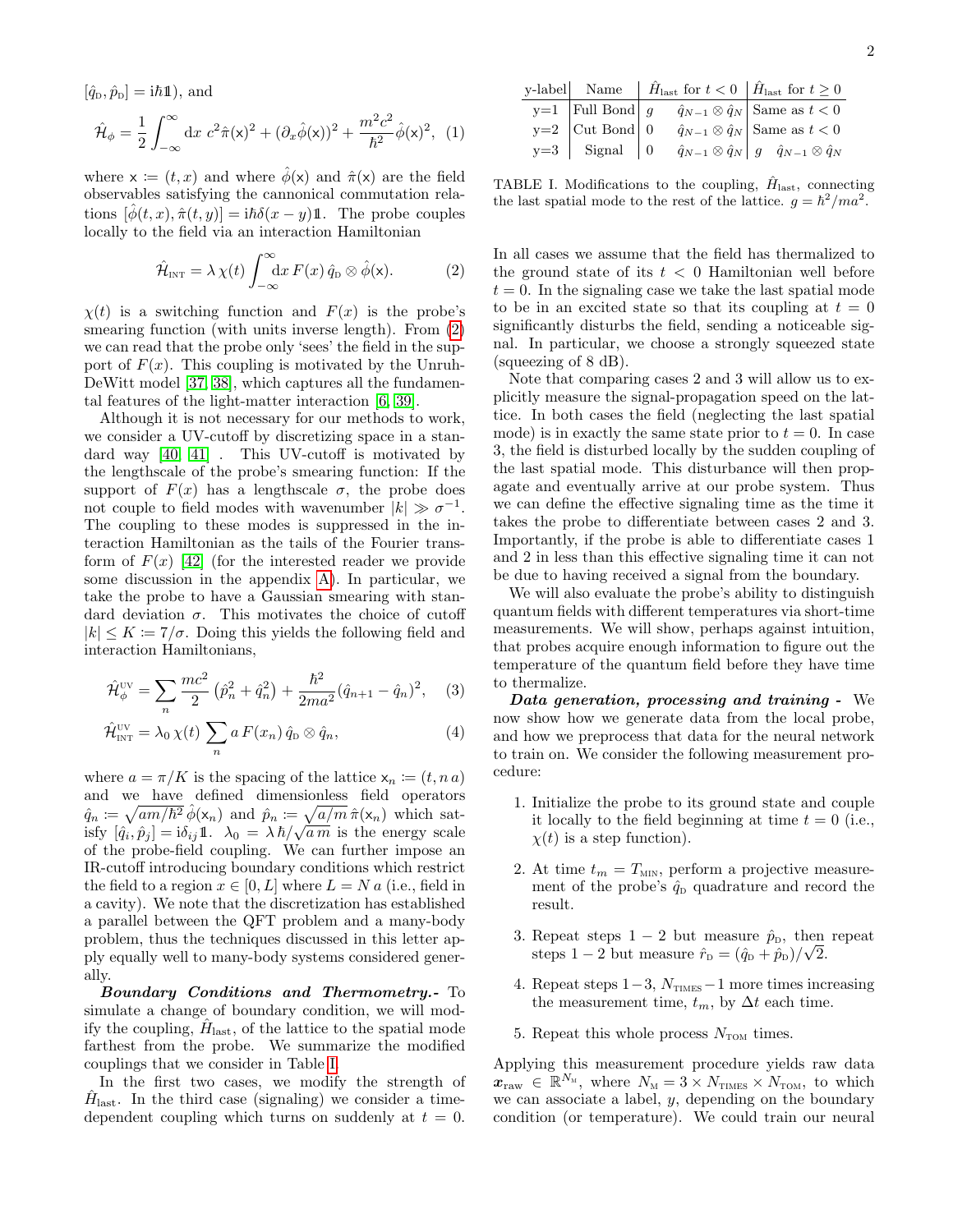network directly on this labeled data, however, to speed up training, we first compress and process the data.

Although our techniques work outside the Gaussian case, in our toy examples the field and probe are both initially in Gaussian states (squeezed, vacuum, thermal), and since all of our Hamiltonians are quadratic in quadrature operators, our probe will remain in a Gaussian state throughout its interaction with the field [\[43\]](#page-8-9). Thus the values in  $x_{\text{raw}}$  are normally distributed. For instance, each of our  $N_{\text{TON}}$  measurement,  $q_k$ , of  $\hat{q}_D$  at a time t will be distributed as  $q_k \sim \mathcal{N}(\langle \hat{q}_D \rangle, \sigma_{qq}),$  where  $\mathcal{N}(\mu, \sigma^2)$  is the normal distribution with mean  $\mu$  and variance  $\sigma^2$ , and  $\langle \hat{q}_{\rm D} \rangle = \langle \hat{q}_{\rm D}(t) \rangle$  and  $\sigma_{qq} = \langle \hat{q}_{\rm D}^2(t) \rangle - \langle \hat{q}_{\rm D}(t) \rangle^2$ . We can efficiently compute  $\langle \hat{q}_{\rm D} \rangle$  and  $\sigma_{qq}$  as well as all the other parameters determining the distribution of our data.

The sample mean,  $\bar{q}(t) = \sum_{k=1}^{N_{\text{TOM}}} q_k / N_{\text{TOM}}$ , and sample variance,  $\bar{s}_q^2(t) = \sum_{k=1}^{N_{\rm TOM}} \big(q_k - \bar{q}(t)\big)^2/(N_{\rm TOM} - 1),$  are sufficient statistics for independent identically distributed normal data [\[44\]](#page-8-10). Note that the above holds for our measurements of  $\hat{q}_{\text{D}}$ ,  $\hat{r}_{\text{D}}$  and  $\hat{p}_{\text{D}}$  at each time. Thus we can losslessly compress our data to  $N_{\text{TIMES}}$  sextuplets of the form  $\{\bar{q}(t), \bar{r}(t), \bar{p}(t), \bar{s}_q^2(t), \bar{s}_r^2(t), \bar{s}_p^2(t)\}$ . Thus in total, our compressed data can be represented by a vector  $x \in \mathbb{R}^d$  where  $d = 6N_{\text{TIMES}}$ . We can collect n instances of this data into a  $d \times n$  design matrix  $\boldsymbol{X} = (\boldsymbol{x}_1, \dots, \boldsymbol{x}_n)^\intercal$ and a vector of labels  $\mathbf{y} = (y_1, \ldots, y_n)^\intercal$ . This design matrix is then divided into training data  $(n_{\text{train}} = 0.75 n)$ for training the neural network, and validation data  $(n_{\text{valid}} = 0.25 n)$  for testing the accuracy of the trained network. The network is not exposed to any of the validation data during training. We then perform standard preprocessing [\[45\]](#page-8-11) on the compressed data to prepare it for training the neural network: we center the data, do principal component analysis, and whiten the data.

Let us summarize the training process. Neural networks model complex high dimensional function by alternatively applying tunable linear-affine transformations and fixed non-linear transformations to their inputs. The parameters controlling the linear-affine transformations (weights and biases) are then adjusted through training to minimize some cost function. The network architecture and training procedure that we use are standard [\[45\]](#page-8-11). For the curious reader, we include our code [\[46\]](#page-8-12) and a summary of our preprocessing, network architecture and training process in appendix [B.](#page-5-0)

Remote Boundary Sensing. We consider a detector roughly of atomic size, for simplicity with Gaussian smearing function of width,  $\sigma = 53$  pm. Taking the UV-cutoff at  $K = 7/\sigma$  gives us a lattice spacing of  $a = \pi/K = 23.7$  pm. We take the boundary to be at a distance  $L = 200 a = 90 \sigma = 4.7$  nm. We take the detector to have an excitation energy  $\hbar\omega_{\rm p} = 130 \text{ eV}$  and the field to have a mass  $mc^2 = 1$  eV. Note that in this example the field is approximately massless, since its mass is more than a hundred times smaller than any other energy scale in the problem. Finally we investigate the strong coupling regime (which is non-perturbative), where the energy scale of the probe-field coupling is near

the probe's free energy scale,  $\lambda_0 = \hbar \omega_{\rm D} = 130 \text{ eV}$ . Note that the choice of parameters is just for demonstration purposes, similar were also obtained for a large set of different parameters.

The results are plotted in Fig [1.](#page-3-0) We plot the actual performance of the neural network (solid line) and lower and upper bounds to the optimal theoretical accuracy (dashed lines) based on the Hellinger distance (see the appendix [C](#page-6-0) for details). The green triangle lines show the causal behaviour of the setup: when we send a signal from the further boundary to the detector (by coupling a new oscillator at  $t = 0$ ) the neural network accuracy and Hellinger bounds both indicate that it is impossible to tell if a signal was sent in less that  $\approx 14.6$  as. Compare this to the signal-to-edge-of-detector light-crossing time  $(L - 6\sigma)/c = 14.6$  as (vertical red line in Fig [1\)](#page-3-0). Indeed our toy model is very approximately relativistically causal, as a good quantum field theory on the lattice should be.

The blue circle lines represent the ability for the neural network to tell, based on the processing of local detector measurements, the kind of boundary condition at the far end of the lattice. Here, the information about the boundary has had time to spread all over space in the thermalization process: the ground state knows locally about its boundary conditions [\[11,](#page-7-12) [13\]](#page-7-13). Indeed, the network accuracy and Hellinger bounds both show that the nature of the field boundary can be resolved long before any signal propagates to the detector. This allows the probe to see the boundary 'without light', that is, in the vacuum state of the theory and much before the light-crossing time of the lattice. Notice that a) the neural network behaves optimally (tracks the bounds) and b) the network can accurately distinguish the two boundary conditions by considering a number of measurements that is still relatively small as compared with the typical number of atoms in a macroscopic sensor,  $N_{\text{TOM}} = 10^{20} \ll N_{\text{A}} \approx 10^{24}.$ 

Thermometry Results.- To showcase the broad applicability of these techniques, we consider a different setup for the thermometry case: a detector motivated by a superconducting circuit undergoing a long-range interaction with an open transmission line. A physically motivated UV-cutoff for such systems can be given by  $K = 50$  GHz/c [\[42,](#page-8-8) [47,](#page-8-13) [48\]](#page-8-14). This gives a lattice spacing of  $a = \pi/K = 1.8$  cm. If the circuit couples to the transmission line with a Gaussian profile and we take this cutoff to be at  $K = 7/\sigma$ , this suggests that the circuit couples to the transmission line over a lengthscale  $\sigma = 4.2$  cm, a reasonable value [\[42\]](#page-8-8). We take the circuit to be coupled to the center of a transmission line box with size  $L = 100 a = 44.8\sigma = 188$  cm. Further, we take the circuit to have an energy gap typical of such systems,  $\omega_{\rm p}$  = 10GHz and the field to have a mass  $mc^2/\hbar = 0.1$ GHz, much smaller than the other energy scales. We again consider the strong coupling regime, where  $\lambda_0/\hbar = \omega_{\rm D} = 10$  GHz. We would like to know if the local probe can determine the temperature of the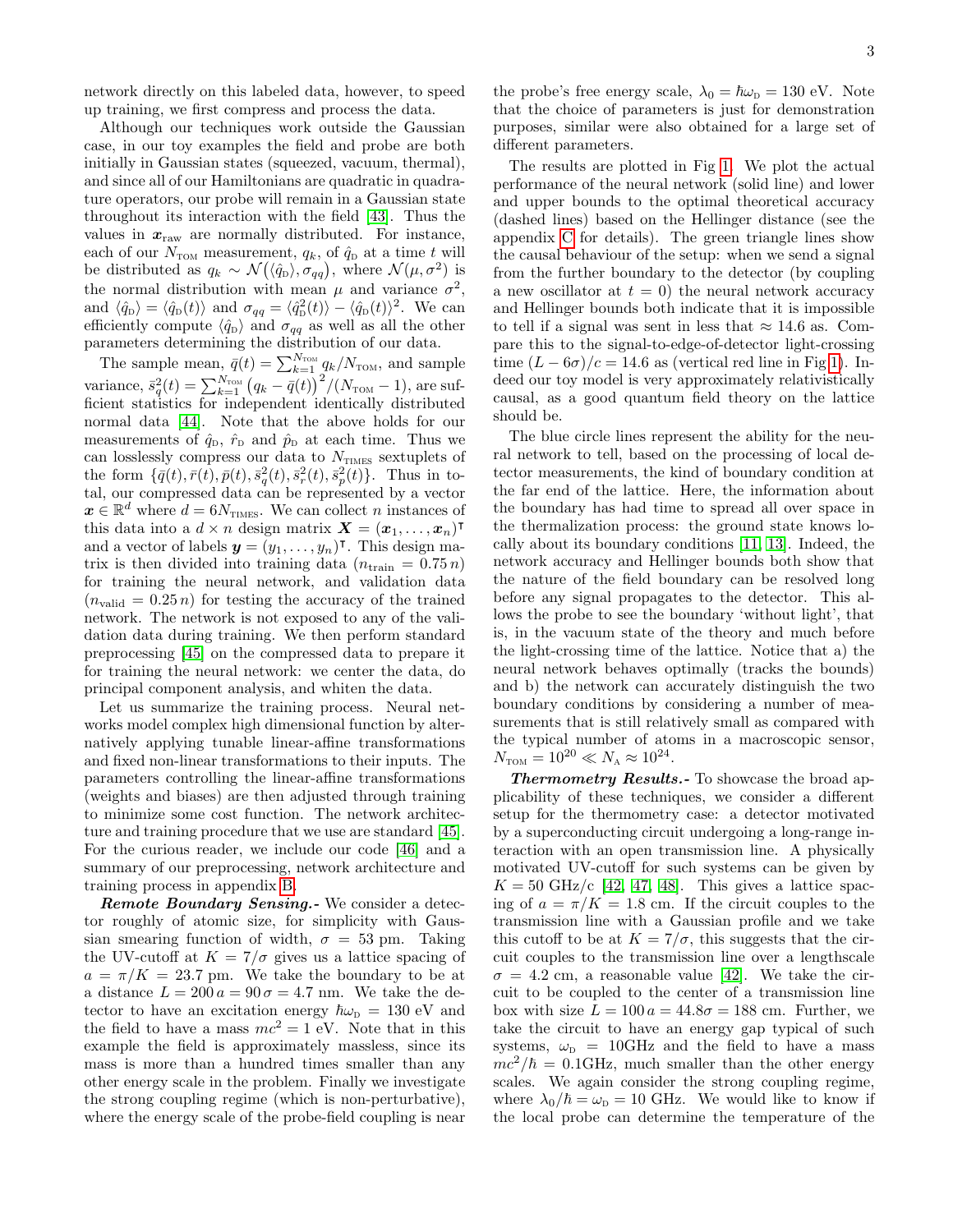

<span id="page-3-0"></span>FIG. 1. We trained a neural network to predict the boundary condition of a quantum field from local probe data gathered far from the boundary. The network was asked a) to detect a signal sent from the boundary (green triangles) and b) to detect a modification of the field's boundary condition (blue circles). The network's accuracy (solid) along with upper and lower bounds on the theoretical optimal accuracy (dashed) are plotted as a function of the duration of the probe's interaction with the field. A point plotted at time  $t$  indicates the network's accuracy given measurements taken at  $N_{\text{mNS}} = 10$ measurement times between t and the previous plot point. The network was trained on  $n_{\text{train}} = 1500$  examples. Each example summarizes  $N_{\text{TOM}} = 10^{20}$  measurements of each of the probe's quadratures  $(\hat{q}_D, \hat{r}_D, \hat{p}_D)$  at each measurement times. The inset shows details of the causal response to the detector to the signal. The vertical red line is at the edge-ofdetector-to-boundary light-crossing time.

field in the transmission line with an accuracy of  $\pm 1\%$ . This is typically challenging because the temperatures of such systems are usually of the order of mK [\[48\]](#page-8-14). For our toy example, we are asking the neural network to classify the states of the field in eleven boxes with a width of  $\pm\%1$  around a temperature scale T. In other words, the network classifies the measurement data in boxes of width  $0.02 T$  from  $[0.89 T, 0.91 T]$  to  $[1.09 T, 1.11 T]$ .

As Fig [2](#page-3-1) shows, with  $N_{\text{tom}} = 10^{10}$ , the neural network can determine the temperature very accurately even for very low transmission line temperature (sub-mK). Notice, that the network can extract the temperature of the field even in cases where the detector is interacting with the field for times that are shorter than the thermalization scales of the problem, in fact faster than the detector's Heisenberg time  $1/\omega_{\rm D} = 100$  ps (which lower-bounds thermalization time). The computational complexity of adding additional boxes—keeping similar accuracy—scales favourably. The neural network can also be easily trained to do a best estimate of the temperature (through regression [\[45\]](#page-8-11)) rather than binning. We have not included this here to keep the parallelism with he boundary determination case, but the efficiency of the network in such a task is similar.

**Conclusions.**- We proposed the use of machine learning techniques in quantum field theory to regather information scrambled in space and time. We have shown how to read out non-local features of a QFT from the outcome



<span id="page-3-1"></span>FIG. 2. A neural network trained to predict the temperature of a quantum field to an accuracy of 1% from local probe data. The network assigns the field temperature to one of eleven bins each with of width  $0.02 T$ : from  $[0.89 T, 0.91 T]$ to  $[1.09 T, 1.11 T]$ . The network's accuracy is plotted as function of the duration of the probe's interaction with the field. A point plotted at time t indicates the network's accuracy given measurements taken at  $N_{\text{TMES}} = 10$  measurement times between t and the previous plot point. The network was trained on  $n_{\text{train}} = 3750$  examples from each range. Each example summarizes  $N_{\text{TOM}} = 10^{10}$  measurements of each of the probe's quadratures  $(\hat{q}_D, \hat{r}_D, \hat{p}_D)$  at each measurement time. The vertical red line is the probe's Heisenberg time  $\omega_{\rm p}^{-1}$ .

of local experiments, processed through a neural network. In particular we have shown how a local probe can see a wall far away from it, in the vacuum and without actively sending signals to bounce off it. We have also shown how a local probe that is not given enough time to thermalize can accurately determine the temperature of a quantum field.

With this, we showed how statistical processing of local measurements and machine learning algorithms can extract and unscramble non-local information that (via thermalization [\[15–](#page-7-9)[20\]](#page-7-10)) the field scrambled over a large region of spacetime. The measurement protocol that we considered is very simple and not adapted to the particular toy problems considered in this letter, and yet we were able to distinguish with almost certainty the relevant features of the field we were after. This showcases the potential of these methods to accommodate experimental needs. Namely, the use of machine learning techniques in the context of quantum field theory takes the complexity burden out of the choice of the concrete experimental implementations (measurement variables and protocols) and puts it on the data processing, which neural networks can deal with efficiently.

While these examples are relatively simple, the techniques we present in this letter are general and of wide applicability. This paves the way to the use of machine learning techniques in more complicated scenarios such as distinguishing gravitational backgrounds [\[12,](#page-7-14) [49\]](#page-8-15), global state tomography [\[25\]](#page-8-16) with local probes, acknowledging entanglement in analog Hawking radiation [\[50\]](#page-8-17), and even new experimental proposals seeking direct evidence of untested QFT phenomena such as the Unruh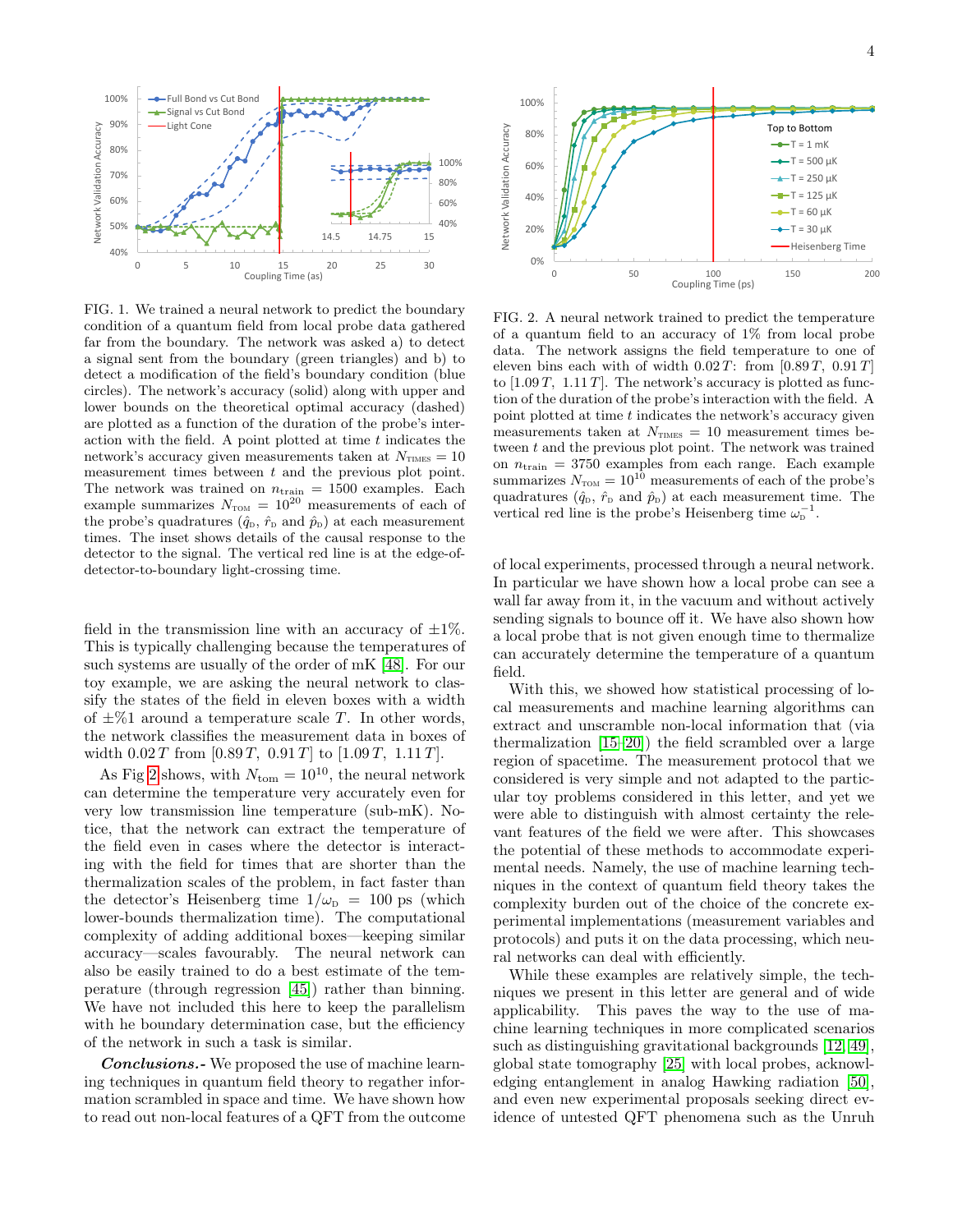5

### ACKNOWLEDGMENTS

EMM acknowledges support through the Discovery Grant Program of the Natural Sciences and Engineering Research Council of Canada (NSERC). EMM also acknowledges support of his Ontario Early Researcher award. DG acknowledges support by NSERC through a Vanier Scholarship. This work was made possible by the facilities of the Shared Hierarchical Academic Research Computing Network (SHARC-NET:www.sharcnet.ca) and Compute/Calcul Canada.

### <span id="page-4-0"></span>Appendix A: Free scalar QFT on the lattice

As we discussed in the main text, we can motivate a UV cutoff for the field-probe system through the length scalse of probe's smearing function. To see this, let us expand the field-probe interaction Hamiltonian

$$
\hat{\mathcal{H}}_{\text{INT}} = \lambda \chi(t) \int_{-\infty}^{\infty} dx F(x) \hat{q}_{D} \otimes \hat{\phi}(x).
$$
\n(A1)

in terms of plane-wave modes as

effect [\[37\]](#page-8-3). Finally, the techniques developed here are directly translatable to their use in many-body quantum physics, where they can be used to address the problem of measuring many-body observables with local probes

in, e.g., quantum phase transitions [\[51\]](#page-8-18).

$$
\hat{\mathcal{H}}_{\text{INT}} = \lambda \,\chi(t)\,\hat{q}_{\text{D}}\int_{\mathbb{R}^2} \frac{\mathrm{d}x\,\mathrm{d}k}{2\sqrt{\pi\omega_k}}\,F(x)\left(e^{-\mathrm{i}\omega_k t}e^{\mathrm{i}kx}\hat{a}_k + \text{H.c.}\right) = \lambda \,\chi(t)\,\hat{q}_{\text{D}}\int_{-\infty}^{\infty} \frac{\mathrm{d}k}{2\sqrt{\pi\omega_k}}\,\left(\tilde{F}(k)\,e^{-\mathrm{i}\omega_k t}\hat{a}_k + \text{H.c.}\right),
$$

where  $\tilde{F}(k) = \mathcal{F}_k[F(x)]$  is the Fourier transforms of  $F(x)$ . Note that  $\tilde{F}(k)$  determines how strongly the probe couples to each of the field modes. If the smearing function is strongly supported only on a finite region of size  $\sim \sigma$  (e.g.,  $F(x)$  is a Gaussian with standard deviation  $\sigma$ ) then  $\tilde{F}(k)$  would have a width ~ 1/ $\sigma$ . That is, the probe would not couple strongly to modes with wavenumber  $|k| \gg \sigma^{-1}$ . Thus by considering a probe with a finite spatial extent we are automatically considering a soft-UV cutoff in the interaction of field and probe.

If  $\hat{F}(k)$  decays sufficiently fast, we may be justified in dropping the coupling to the modes above some large UV threshold, say  $|k| > K$  (e.g. for a Gaussian profile we can take  $K = 7/\sigma$ ). Cutting off the UV like this yields and effective coupling of  $\tilde{F}^{UV}(k) := \Pi_K(k)\tilde{F}(k)$  where  $\Pi_K(k)$  is the rectangle function over  $k \in [-K, K]$ . By the Nyquist Shannon sampling theorem we can then reconstruct our UV cutoff smearing function,  $F^{vv}(x) = \mathcal{F}^{-1}[\tilde{F}^{vv}(k)]$ , as  $F^{\text{uv}}(x) = \sum_{n} F(x_n) S_n(x/a)$ , where  $a = \pi/K$  is the spacing of the discrete positions,  $x_n = na$ , and where  $S_n(r) := \sin(\pi(r-n))/\pi(r-n)$  is a displaced normalized sinc function. Note that while  $S_n(r)$  decays only polynomially for large r, our reconstructed smearing may still effectively decay exponentially. For instance, in our Gaussian smearing example, the reconstruction exactly matches the original (exponentially suppressed) smearing function at each discrete point  $x_n$ .

We hence define the UV-cutoff interaction Hamiltonian as

$$
\hat{\mathcal{H}}_{\text{INT}}^{\text{UV}} \coloneqq \lambda \,\chi(t) \int_{-\infty}^{\infty} dx \, F^{\text{UV}}(x) \, \hat{q}_D \otimes \hat{\phi}(x) = \lambda \,\chi(t) \int_{-\infty}^{\infty} dx \, F^{\text{UV}}(x) \, \hat{q}_D \otimes \hat{\phi}^{\text{UV}}(x) \tag{A2}
$$

where we note that the UV cutoff smearing function effectively induces a UV cutoff of the field operator,  $\hat{\phi}^{UV}(\mathsf{x}) \coloneqq \mathcal{F}_x^{-1} [\Pi_K(k) \mathcal{F}_k[\phi(\mathsf{x})]]$ . Next, we note that since  $\hat{\phi}^{UV}(\mathsf{x})$  is bandlimited we can express it as a sum of sinc functions as,  $\hat{\phi}^{UV}(x) = \sum_{n} \hat{\phi}(x_n) S_n(x/a)$  where  $x_n := (t, x_n)$ . Recomputing the UV cutoff interaction Hamiltonian using these sinc representations we find

$$
\hat{\mathcal{H}}_{\text{INT}}^{\text{UV}} = \lambda \,\chi(t) \sum_{n} a \, F(x_n) \, \hat{q}_{\text{D}} \otimes \hat{\phi}(\mathbf{x}_n) \tag{A3}
$$

where we have used the orthonormality of the collection  $\{S_m(r)\}\$ in the  $L^2$  norm. Thus, by taking a hard UV cutoff on the probe's smearing function we automatically find that the probe effectively only couples to the field at the discrete positions,  $x_n = n a$ .

Notice that so far, we are not implying that the field itself has a UV cutoff or that the space it lives on is discretized. We have only discussed an approximation of the probe coupling. We could study the field theory as is without an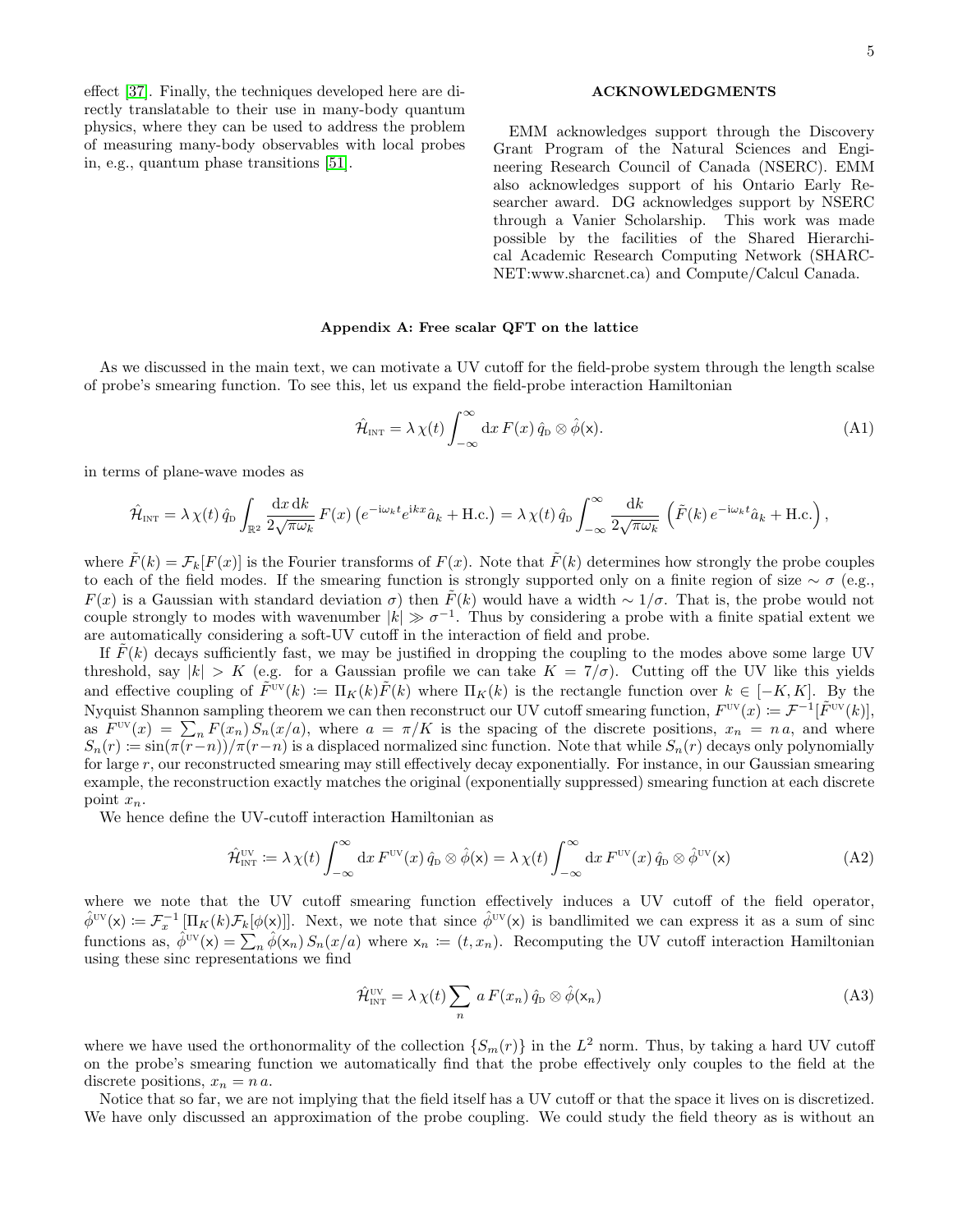explicit UV cutoff, but for our purposes it is convenient to consider that the field is also UV-cutoff. We apply this UV-cutoff to the field by removing the field modes with  $k > |K|$  by defining the UV cutoff field operators,

$$
\hat{\phi}^{\text{UV}}(\mathsf{x}) \coloneqq \mathcal{F}_x^{-1} \left[ \Pi_K(k) \mathcal{F}_k[\phi(\mathsf{x})] \right], \quad \hat{\pi}^{\text{UV}}(\mathsf{x}) \coloneqq \mathcal{F}_x^{-1} \left[ \Pi_K(k) \mathcal{F}_k[\pi(\mathsf{x})] \right], \quad \partial_x \hat{\phi}^{\text{UV}}(\mathsf{x}) \coloneqq \mathcal{F}_x^{-1} \left[ \Pi_K(k) \mathcal{F}_k[\partial_x \phi(\mathsf{x})] \right], \tag{A4}
$$

where where  $x := (t, x)$ . Note that since these operators are now band limited we can express them as sums of sinc functions as,

$$
\hat{\phi}^{\text{UV}}(\mathsf{x}) = \sum_{n} \hat{\phi}(\mathsf{x}_{n}) \, S_{n}(x/a) \, , \quad \hat{\pi}^{\text{UV}}(\mathsf{x}) = \sum_{n} \hat{\pi}(\mathsf{x}_{n}) \, S_{n}(x/a) \, , \quad \partial_{x} \hat{\phi}^{\text{UV}}(\mathsf{x}) = \sum_{n} \partial_{x} \hat{\phi}(\mathsf{x}_{n}) \, S_{n}(x/a) \, . \tag{A5}
$$

Using these UV cutoff operators we define the UV cutoff field Hamiltonian as,

$$
\hat{\mathcal{H}}_{\phi}^{\text{UV}} \coloneqq \frac{1}{2} \int_{-\infty}^{\infty} dx \ c^2 \hat{\pi}^{\text{UV}}(x)^2 + (\partial_x \hat{\phi}^{\text{UV}}(x))^2 + \frac{m^2 c^2}{\hbar^2} \hat{\phi}^{\text{UV}}(x)^2 = \frac{a}{2} \sum_{n} c^2 \hat{\pi}(x_n)^2 + (\partial_x \hat{\phi}(x_n))^2 + \frac{m^2 c^2}{\hbar^2} \hat{\phi}(x_n)^2 \tag{A6}
$$

where we have again used the operator's sinc representations and  $L^2$  orthonormality of  $\{S_m(r)\}$  to express the integral as a sum. Next, taking the discrete approximation for the derivative,  $\partial_x \hat{\phi}(x_n) \approx [\hat{\phi}(x_{n+1}) - \hat{\phi}(x_n)]/a$ , we find,

$$
\hat{\mathcal{H}}_{\phi}^{\text{UV}} \approx \frac{a}{2} \sum_{n} c^2 \hat{\pi}^2(\mathbf{x}_n) + \left(\frac{\hat{\phi}(\mathbf{x}_{n+1}) - \hat{\phi}(\mathbf{x}_n)}{a}\right)^2 + \frac{m^2 c^2}{\hbar^2} \hat{\phi}^2(\mathbf{x}_n). \tag{A7}
$$

We note that these satisfy the commutation relations,  $[\phi(x_n), \hat{\pi}(x_m)] = i\hbar(\delta_{nm}/a)1$ . Finally, rewriting this Hamiltonain in terms of the dimensionless operators,  $\hat{q}_n = \sqrt{am/\hbar^2} \hat{\phi}(\mathsf{x}_n)$  and  $\hat{p}_n = \sqrt{a/m} \hat{\pi}(\mathsf{x}_n)$  which satisfy the commutation relations,  $[\hat{q}_i, \hat{p}_j] = i\delta_{ij} \mathbb{1}$ , yields the UV cutoff field Hamiltonian claimed in the main text.

### <span id="page-5-0"></span>Appendix B: Preprocessing, Neural Network Architecture and Training Details

As we discussed in the main text, the data from each run of our measurement procedure can be losslessly compressed to a vector,  $x \in \mathbb{R}^d$  where  $d = 6N_{\text{TIMES}}$  and associated with a label y denoting which boundary condition or temperature the field had. We can collect n instances of this data into a  $d \times n$  design matrix  $\mathbf{X} = (\mathbf{x}_1, \dots, \mathbf{x}_n)^\intercal$  and a vector of labels  $y = (y_1, \ldots, y_n)^\intercal$ . We then portion off 75% of this data  $(n_{\text{train}} = 0.75 n)$  to be used for training the neural network  $X_{\text{train}}$  and  $y_{\text{train}}$  leaving the other 25%  $(n_{\text{valid}} = 0.25 n)$  as validating data,  $X_{\text{valid}}$  and  $y_{\text{valid}}$  which we will ultimately use to test the accuracy of the trained network. Note that the network will not be exposed to any of the validation data during training.

We begin processing our data by subtracting off the mean of the training data,  $X \to X - X_{\text{train}}^{\text{avg}}$ , where  $X_{\text{train}}^{\text{avg}} = \sum_{k=1}^{n_{\text{train}}} x_k/n_{\text{train}}$ . Next we do principle component analysis (PCA) which finds a representation of our data without linear correlations. To do this we compute the covariance matrix of our training data and perform a singular value decomposition on it,

$$
\frac{1}{n_{\text{train}} - 1} \mathbf{X}_{\text{train}}^{\mathsf{T}} \mathbf{X}_{\text{train}} = \sum_{j=1}^{d} \lambda_j \xi_j \xi_j^{\mathsf{T}}.
$$
\n(B1)

The singular vectors,  $\xi_i$ , are the directions in our data  $X_{train}$  varies independently. The singular values,  $\lambda_i \in \mathbb{R}$ , indicate "how much" variance is in each direction. Using this decomposition we can rewrite our data as  $X \to U X$ where  $U = (\xi_1, \ldots, \xi_d)^\intercal$ . In this basis, the training data has a diagonal covariance matrix. Finally we can whiten the data as  $X \to \Lambda^{-1/2} X$  where  $\Lambda = \text{diag}(\lambda_0, \ldots \lambda_{2d})$ . The covariance matrix of the training data is now the identity matrix.

The data is now ready to begin training the neural network. Neural Networks work by alternatingly applying tuneable linear-affine transformations (controlled by weights and biases) and fixed non-linear transformations (the activator function) to their inputs. See Fig. [3](#page-6-1) for a schematic of a neural network can be used to classifying the QFTs based on local probe measurement data.

The data to be classified is first input on the left-most layer of the network. The data then passes rightward through the network, undergoing tuneable linear-affine transformations (represented by lines) between each layer and fixed non-linear transformations across each layer (represented by circles).

For our applications, we use a network with three layers, 60 neurons on the input layer, 30 in the intermediate (hidden) layer, and 2 or 11 neurons in the final layer depending on how many classes we are trying to differentiate.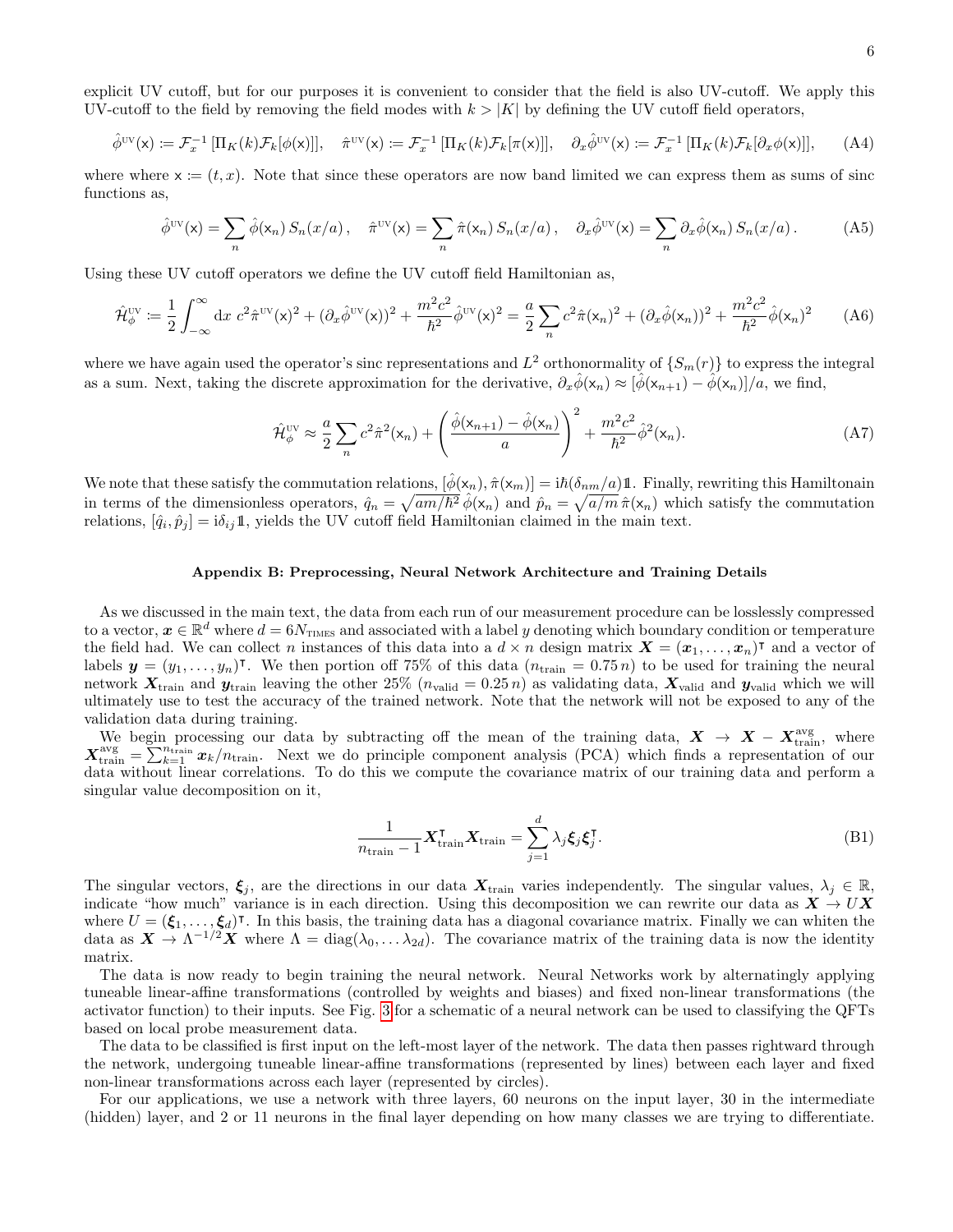

<span id="page-6-1"></span>FIG. 3. (Color online.) A schematic of a neural network for processing local probe data to learn about features of a QFT.

The network is fully connected with a leaky rectified linear units as our activator function. In the final layer where we use a soft max function to ensure the output is a probability. Given some weights,  $W$ , and biases,  $b$ , we evaluated the networks performance by the cross-entropy cost function

$$
C(W, b) = \frac{-1}{n_{\text{train}}} \sum_{k=1}^{n_{\text{train}}} \tilde{y}_k \cdot \log(f(\boldsymbol{x}_k; W, b))
$$
(B2)

where  $\tilde{y}_k$  is the one-hot encoding of the  $k^{th}$  data point's label and  $f(x_k; W, b)$  is the neural networks predicted probabilities for the label of data point  $x_k$ .

To help reduce overfitting we add an L<sub>2</sub> regularizer to this cost function,  $\sim \lambda_2||W||_2$ . This penalizes the network for using large weights. Additionally when training the network we randomly "drop" some fraction of the neurons. This forces the network to be more robust. The sum of the cost function and the regularizer are then minimized by stochastic gradient descent.

## <span id="page-6-0"></span>Appendix C: Total Variation and Hellinger Distances for Binary Boundary Classification

Consider the binary classification problem where we are asked to pick a label  $y = 0$  or  $y = 1$  for data  $x_0$  drawn from either  $r_{\theta}(\mathbf{x}) = p(\mathbf{x}|y = 0, \theta)$  or from  $q_{\theta}(\mathbf{x}) = p(\mathbf{x}|y = 1, \theta)$  with equal odds, where  $\theta$  is some free parameter of the problem. In terms of the scenarios considered in the main text,  $x$  is the local probe data, y labels the either field's boundary conditions or a temperature range and  $\theta$  describes the other details of the scenario, for instance the probe's coupling time. The distributions  $r_{\theta}(x)$  and  $q_{\theta}(x)$  are then the odds that some particular data was produced given some field and measurement procedure.

The optimal strategy (i.e., the one which maximizes your success probability) for this binary classification problem is to guess  $y = 1$  if  $q_\theta(x) > r_\theta(x)$  and  $y = 0$  if  $r_\theta(x) > q_\theta(x)$ , breaking ties randomly. This strategy succeeds with probability of  $p_{\text{success}} = \frac{1}{2}(1 + \text{TV}(p, q))$  where

$$
TV(r_{\theta}, q_{\theta}) = \frac{1}{2} \int |r_{\theta}(\boldsymbol{x}) - q_{\theta}(\boldsymbol{x})| \, d\boldsymbol{x}.
$$
 (C1)

is the total variation distance between  $r_{\theta}(\mathbf{x})$  and  $q_{\theta}(\mathbf{x})$ . If we can compute this distance, we can determine for which values of  $\theta$  (e.g., for which coupling times) the distributions  $r_{\theta}(\boldsymbol{x})$  and  $q_{\theta}(\boldsymbol{x})$  are distinguishable.

The total variation distance is only useful for binary problems (such as our first toy example). It cannot be used for more complex scenarios such as our thermometry example. Even for the boundary distinction scenario considered in the main text, calculating the total variation distance directly is infeasible. An alternate approach that will work for one of the scenarios is to compute upper and lower bounds using the Hellinger distance,  $H(r, q)$  [\[52\]](#page-8-19), as

$$
H(r_{\theta}, q_{\theta})^2 \leq \text{TV}(r_{\theta}, q_{\theta}) \leq H(r_{\theta}, q_{\theta})\sqrt{2 - H(r_{\theta}, q_{\theta})^2} \quad \text{where} \quad H(r, q) = \frac{1}{\sqrt{2}}\sqrt{\int \left(\sqrt{r(x)} - \sqrt{q(x)}\right)^2 dx} \tag{C2}
$$

Unfortunately, for the distributions arising in the main text, the Hellinger distance is no easier to compute. However, in the high tomography regime ( $N_{\text{TOM}} \gg 1$ ) we can apply the central limit theorem to approximate  $r_{\theta}$  and  $q_{\theta}$  by multivariate normal distribution,  $r_{\theta}(\boldsymbol{x}) = \mathcal{N}(\boldsymbol{x}; \mu_r, \Sigma_r)$  and  $q_{\theta}(\boldsymbol{x}) = \mathcal{N}(\boldsymbol{x}; \mu_q, \Sigma_q)$  for some means,  $\mu_r$  and  $\mu_q$ , and some covariances,  $\Sigma_q$  and  $\Sigma_r$ . The Hellinger distance between two such multivariate normal distributions is [\[52\]](#page-8-19)

$$
H(r_{\theta}, q_{\theta})^2 = 1 - \left(\frac{\det(\Sigma_r \Sigma_q)}{\det(\overline{\Sigma}^2)}\right)^{\frac{1}{4}} \exp\left(-\frac{\Delta\mu^{\dagger}\overline{\Sigma}^{-1}\Delta\mu}{8}\right).
$$
 (C3)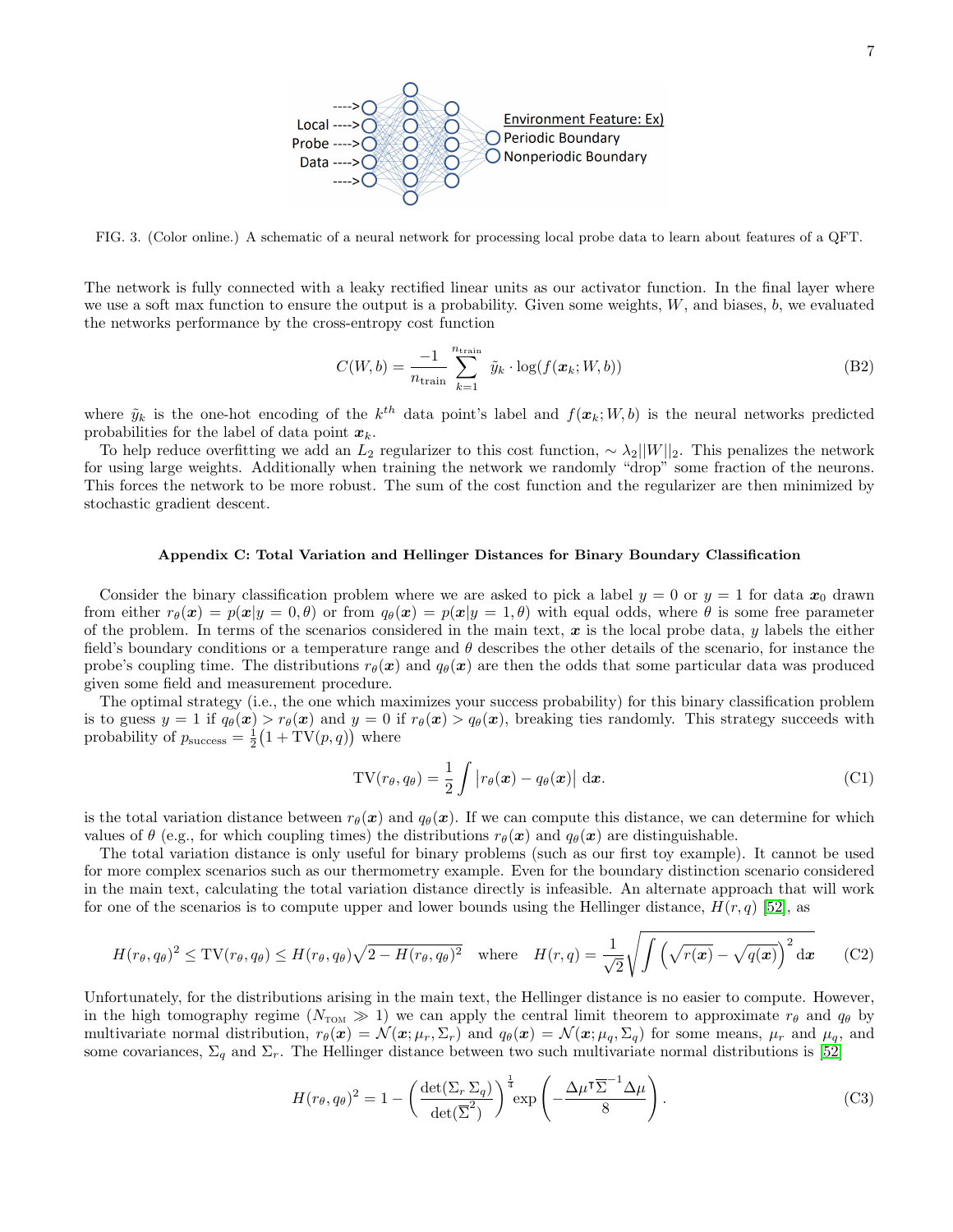where  $\Delta\mu = \mu_r - \mu_q$  and  $\overline{\Sigma} = (\Sigma_r + \Sigma_q)/2$ . Thus if we can compute the means and covariances of our data, we can find bounds for the neural network's optimal performance.

Recall that due to the Gaussian nature of our setup all of our measurement results were drawn from normal distributions. Moreover as we discussed in the main text, all of these measurements are independent, and many are identically distributed. Thus we needed only record the sample means and variances of each quadrature at each time point. For clarity we will restrict our discussion to the our  $N_{\text{TOM}}$  measurements of  $\hat{q}$  at  $t = \Delta t$ . From these measurements we need only record

$$
\bar{q} = \frac{1}{N_{\text{TOM}}} \sum_{k=1}^{N_{\text{TOM}}} q_k, \sim \mathcal{N}\left(\langle \hat{q} \rangle, \frac{\sigma_{qq}}{N_{\text{TOM}}}\right), \quad \text{and} \quad \bar{s}_q^2 = \frac{1}{N_{\text{TOM}} - 1} \sum_{k=1}^{N_{\text{TOM}}} \left(q_k - \bar{q}\right)^2 \sim \sigma_{qq} \frac{\chi^2(N_{\text{TOM}} - 1)}{N_{\text{TOM}} - 1},\tag{C4}
$$

where  $\chi^2(k)$  is the chi-squared distribution with k degrees of freedom [\[53\]](#page-8-20) and  $\langle \hat{q} \rangle$  and  $\sigma_{qq} = \langle \hat{q}^2 \rangle - \langle \hat{q} \rangle^2$  are the probe's first and second moments in  $\hat{q}$  at  $t = \Delta t$ . Due to the Gaussian nature of our setup, these moments can be efficiently computed from a fixed initial condition. This allows us to efficiently compute the distribution of our compressed data at least in the boundary condition classification case. In the temperature classification problem, however, these moments depend on the initial temperature which is itself treated as a random variable. Thus in this case the final distribution of our compressed data is a compound probability distribution which is much more difficult to analyze.

Continuing our analysis of the boundary condition classification scenario, for large  $N_{\text{TOM}}$ , we can apply the central limit theorem yielding

$$
\bar{q} \sim \mathcal{N}\left(\langle \hat{q} \rangle, \frac{\sigma_{qq}}{N_{\text{TON}}}\right), \text{ and } \bar{s}_q^2 \sim \mathcal{N}\left(\sigma_{qq}, \frac{2\sigma_{qq}^2}{N_{\text{TON}} - 1}\right)
$$
\n(C5)

Thus in the high tomography regime, our compressed data,

$$
\boldsymbol{x} = \left(\bar{q}(t), \bar{r}(t), \bar{p}(t), \bar{s}_q^2(t), \bar{s}_r^2(t), \bar{s}_p^2(t)\right) \quad \text{for } t = \Delta t, \ 2\Delta t, \ \dots, \ T_{\text{MAX}}\right) \tag{C6}
$$

is distributed as  $\mathbf{x} \sim \mathcal{N}(\mu, \Sigma)$  where

$$
\boldsymbol{\mu} = (\langle \hat{q}(t) \rangle, \langle \hat{r}(t) \rangle, \langle \hat{p}(t) \rangle, \sigma_{qq}(t), \sigma_{rr}(t), \sigma_{pp}(t) \quad \text{for } t = \Delta t, 2\Delta t, \dots, T_{\text{MAX}})
$$
(C7)

$$
\Sigma = \frac{1}{N_{\text{TOM}}} \text{diag}\left(\sigma_{qq}(t), \sigma_{rr}(t), \sigma_{pp}(t), 2\sigma_{qq}^2(t), 2\sigma_{rr}^2(t), 2\sigma_{pp}^2(t)\right) \quad \text{for } t = \Delta t, \ 2\Delta t, \ \dots, \ T_{\text{MAX}}\right). \tag{C8}
$$

Knowing this distribution we can compute the Hellinger distance and place bounds on optimal classification rate.

- <span id="page-7-0"></span>[1] M. Redhead, [Foundations of Physics](http://dx.doi.org/10.1007/BF02054660) 25, 123 (1995).
- <span id="page-7-1"></span>[2] A. Ortega, E. McKay, A. M. Alhambra, and E. Martín-Martínez, [Phys. Rev. Lett.](http://dx.doi.org/ 10.1103/PhysRevLett.122.240604) 122, 240604 [\(2019\).](http://dx.doi.org/ 10.1103/PhysRevLett.122.240604)
- <span id="page-7-2"></span>[3] R. D. Sorkin, "Impossible measurements on quantum fields," (1993), [arXiv:gr-qc/9302018 \[gr-qc\].](http://arxiv.org/abs/gr-qc/9302018)
- [4] F. Dowker, "Useless qubits in "relativistic quantum information"," (2011), [arXiv:1111.2308 \[quant-ph\].](http://arxiv.org/abs/1111.2308)
- <span id="page-7-3"></span>[5] D. M. T. Benincasa, L. Borsten, M. Buck, and F. Dowker, [Class. Quantum Gravity](http://dx.doi.org/10.1088/0264-9381/31/7/075007) 31, 075007 (2014).
- <span id="page-7-4"></span>[6] E. Martín-Martínez and P. Rodriguez-Lopez, [Phys. Rev.](http://dx.doi.org/ 10.1103/PhysRevD.97.105026) D **97**[, 105026 \(2018\).](http://dx.doi.org/ 10.1103/PhysRevD.97.105026)
- <span id="page-7-5"></span>[7] C. J. Fewster and R. Verch, "Quantum fields and local measurements," (2018), [arXiv:1810.06512 \[math-ph\].](http://arxiv.org/abs/1810.06512)
- <span id="page-7-6"></span>[8] E. Martín-Martínez and P. Rodriguez-Lopez, [Phys. Rev.](http://dx.doi.org/ 10.1103/PhysRevD.97.105026) D 97[, 105026 \(2018\).](http://dx.doi.org/ 10.1103/PhysRevD.97.105026)
- <span id="page-7-7"></span>[9] S. Takagi, [Prog. Theor. Phys. Supp.](http://dx.doi.org/10.1143/PTP.88.1) 88, 1 (1986).
- [10] L. Hodgkinson and J. Louko, [Phys. Rev. D](http://dx.doi.org/10.1103/PhysRevD.86.064031) 86, 064031 [\(2012\).](http://dx.doi.org/10.1103/PhysRevD.86.064031)
- <span id="page-7-12"></span>[11] A. Ahmadzadegan, E. Martín-Martínez, and R. B. Mann, Phys. Rev. D 89[, 024013 \(2014\).](http://dx.doi.org/10.1103/PhysRevD.89.024013)
- <span id="page-7-14"></span>[12] A. R. H. Smith and R. B. Mann, [Classical and Quantum](http://dx.doi.org/10.1088/0264-9381/31/8/082001)

Gravity 31[, 082001 \(2014\).](http://dx.doi.org/10.1088/0264-9381/31/8/082001)

- <span id="page-7-13"></span>[13] K. K. Ng, R. B. Mann, and E. Martín-Martínez, [Phys.](http://dx.doi.org/10.1103/PhysRevD.96.085004) Rev. D 96[, 085004 \(2017\).](http://dx.doi.org/10.1103/PhysRevD.96.085004)
- <span id="page-7-8"></span>[14] A. Ahmadzadegan, F. Lalegani, and R. B. Mann, "Seeing in complete darkness, using the unruh effect," (2019), [arXiv:1902.06745.](http://arxiv.org/abs/1902.06745)
- <span id="page-7-9"></span>[15] D. N. Page, [Phys. Rev. Lett.](http://dx.doi.org/10.1103/PhysRevLett.71.3743) **71**, 3743 (1993).
- [16] E. Martín-Martínez, A. R. H. Smith, and D. R. Terno, Phys. Rev. D 93[, 044001 \(2016\).](http://dx.doi.org/10.1103/PhysRevD.93.044001)
- [17] J. Maldacena, S. H. Shenker, and D. Stanford, [J. High](http://dx.doi.org/10.1007/JHEP08(2016)106) [Energy Phys.](http://dx.doi.org/10.1007/JHEP08(2016)106) 2016, 106 (2016).
- [18] B. Yoshida and A. Kitaev, "Efficient decoding for the Hayden-Preskill protocol," (2017), [arXiv:1710.03363.](http://arxiv.org/abs/1710.03363)
- [19] K. A. Landsman, C. Figgatt, T. Schuster, N. M. Linke, B. Yoshida, N. Y. Yao, and C. Monroe, [Nature](http://dx.doi.org/10.1038/s41586-019-0952-6) 567, 61 [\(2019\).](http://dx.doi.org/10.1038/s41586-019-0952-6)
- <span id="page-7-10"></span>[20] K. Yamaguchi, N. Watamura, and M. Hotta, [Phys. Lett.](http://dx.doi.org/10.1016/j.physleta.2019.01.036) A 383[, 1255 \(2019\).](http://dx.doi.org/10.1016/j.physleta.2019.01.036)
- <span id="page-7-11"></span>[21] A. Hentschel and B. C. Sanders, [Phys. Rev. Lett.](http://dx.doi.org/10.1103/PhysRevLett.107.233601) 107, [233601 \(2011\).](http://dx.doi.org/10.1103/PhysRevLett.107.233601)
- [22] C. E. Granade, C. Ferrie, N. Wiebe, and D. G. Cory, New J. Phys 14[, 103013 \(2012\).](http://dx.doi.org/ 10.1088/1367-2630/14/10/103013)